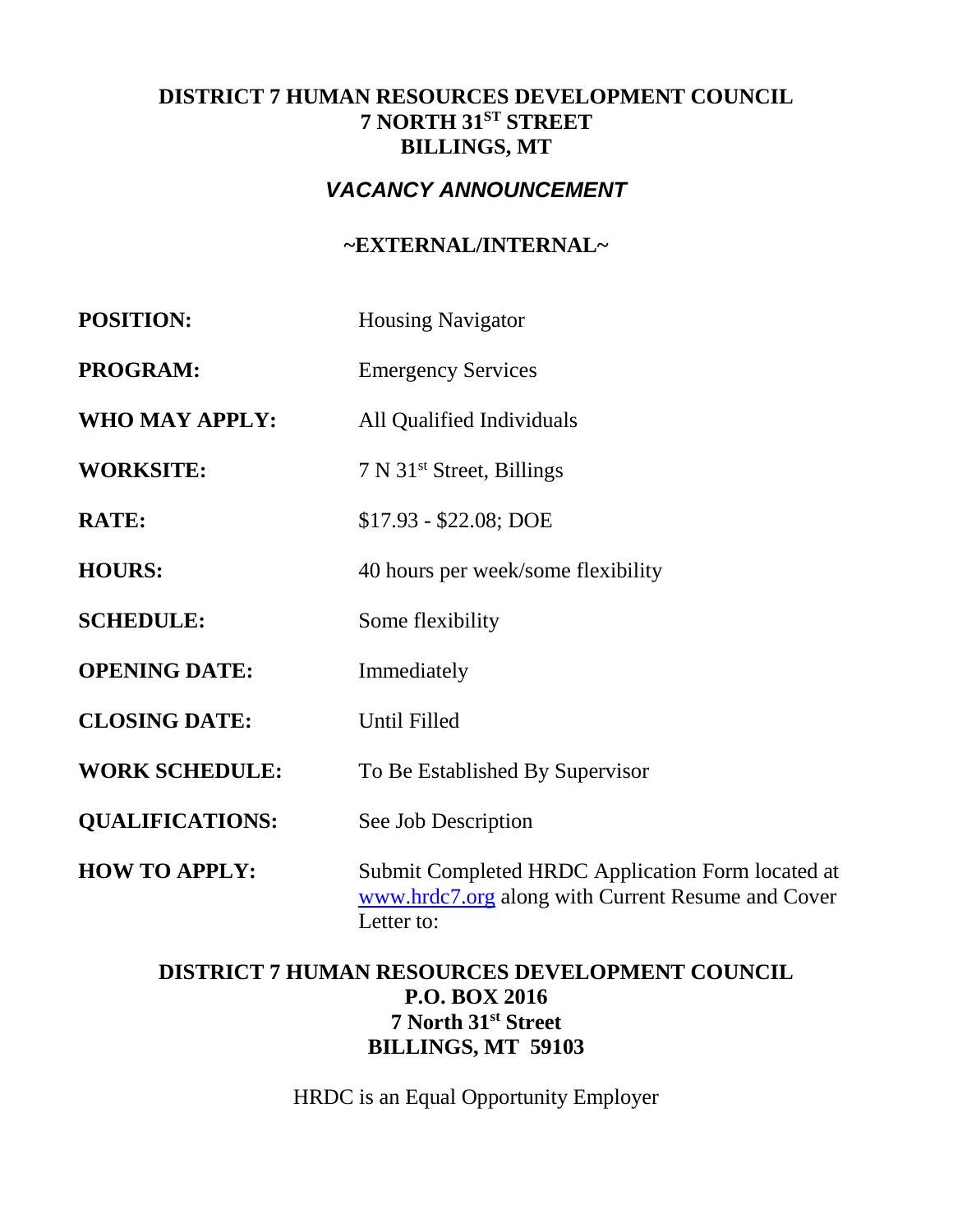

# **JOB DESCRIPTION DISTRICT 7 HUMAN RESOURCES DEVELOPMENT COUNCIL**

| <b>Job Description Title: Housing Navigator</b> | <b>Department/Program: Emergency Services</b> |
|-------------------------------------------------|-----------------------------------------------|
| Reports To (Title): Program Director            | <b>FLSA Status: Non-Exempt</b>                |
| <b>Supervisory Position: No</b>                 | <b>Position Status: Full-Time</b>             |
| <b>Prepared By: Human Resources</b>             | Revision Date: January 11, 2022               |

### **JOB SUMMARY**

Under the supervision of the Program Director and in accordance with the direction and mission of District 7 HRDC, the Housing Navigator is delegated the responsibility of working directly with prospective property owners/managers and Client Advocates to promote permanent housing opportunities for homeless individuals and families using HRDC services.

The Housing Navigator conducts outreach and provides education information regarding subsidies, security deposit assistance, and support from a single point of contact. The incumbent will also facilitate rental education in the community.

### **MISSION OF THE ORGANIZATION**

Through its mission, HRDC-7 empowers people in need through the mobilization and development of community services creating opportunities for success in Big Horn, Carbon, Stillwater, Sweet Grass, and Yellowstone Counties. All HRDC-7 activities focus on 3 national goals:

- 1) Individuals and families with low incomes are stable and achieve economic security.
- 2) Communities where people with low incomes live are healthy and offered economic opportunities.
- 3) People with low incomes are engaged and active in building opportunities in communities.

## **ESSENTIAL DUTIES**

The requirements listed, are representative of the knowledge, skills, and abilities necessary to perform the essential functions of the job. To perform this job successfully, an individual must be able to carry out each task satisfactorily and perform other duties as assigned.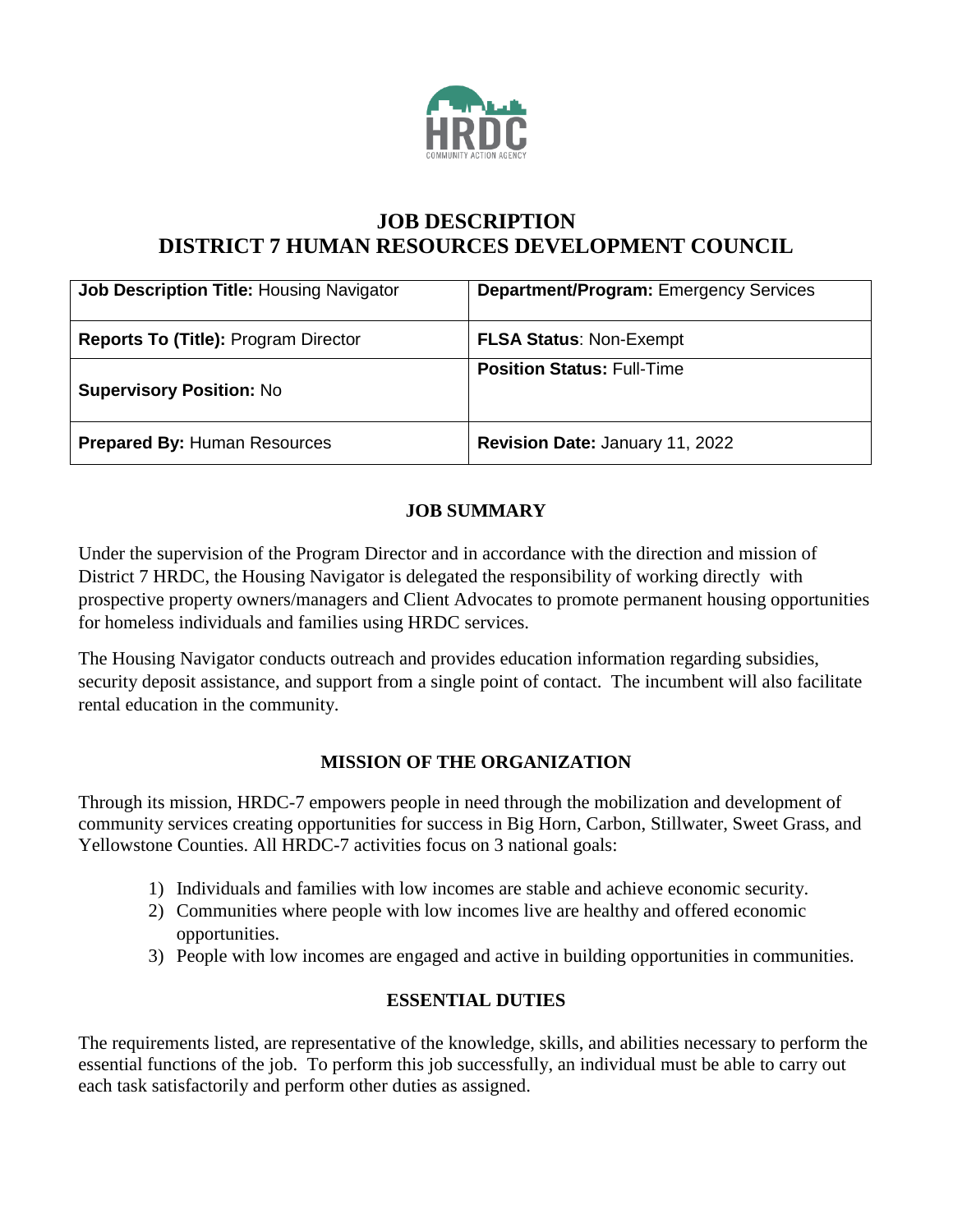- In consultation with the assigned Client Advocate and the homeless client, determine housing barriers, preferences, needs and goals. May assist client in completing SSI/SSDI and other entitlement applications.
- Assist clients applying and/or currently receiving Emergency Rental Assistance. Provide housing stability to all housing clients and maintain detailed up to date case notes.
- Complete and review VI-SPDAT scores to match clients to housing type via Coordinated Entry System protocols.
- Network and collaborate with area Housing Resources and maintain a presence at all meetings.
- Maintain a relationship with exiting property managers/owners and establish new relationships with those willing to house HRDC clients.
- Establish updates, maintain and communicate a list of available housing opportunities multiple times during the week.
- Consistently meet all agency assigned outcome goals with respect to number of rental property contacts and number of people served, and exited to permanent housing.
- Prepare materials for making presentations to realtors, property managers and property owners or groups thereof.
- Field inquiries from prospective property owners and clients to provide information on HRDC services, address client needs and ensure submission of completed housing applications where appropriate.
- Assist clients in their search for housing, filling out rental applications, interpreting leases and understanding tenant rights and responsibilities.
- May attend inspections and meetings with landlords to advocate on the client's behalf.
- Assess for compliance with industry regulations and inspection readiness.
- Case Conferencing a) Ensure effective service delivery by notifying Client Advocates of all housing opportunities and coordinating individualized housing plans with clients and their assigned Client Advocate. b) Mediate with landlords, obtaining utilities and making moving arrangements when indicated. c) Gather intake data from potential clients to determine if they might be assisted with housing counseling and/or a referral to another program or agency that can assist with their needs.
- Maintain Client Records a) Maintain accurate documentation of service objectives and outcomes as well as other services in accordance with Federal, State, County and guidelines, b) Maintain client related data systems, including case notes and HMIS entries; c) Maintain a Property Manager/Owner Contact Log to meet set expectations, d) Prepare related reports including but not limited to: outcomes, successes, etc.;
- Familiarity with current housing market information, housing trends and available resources.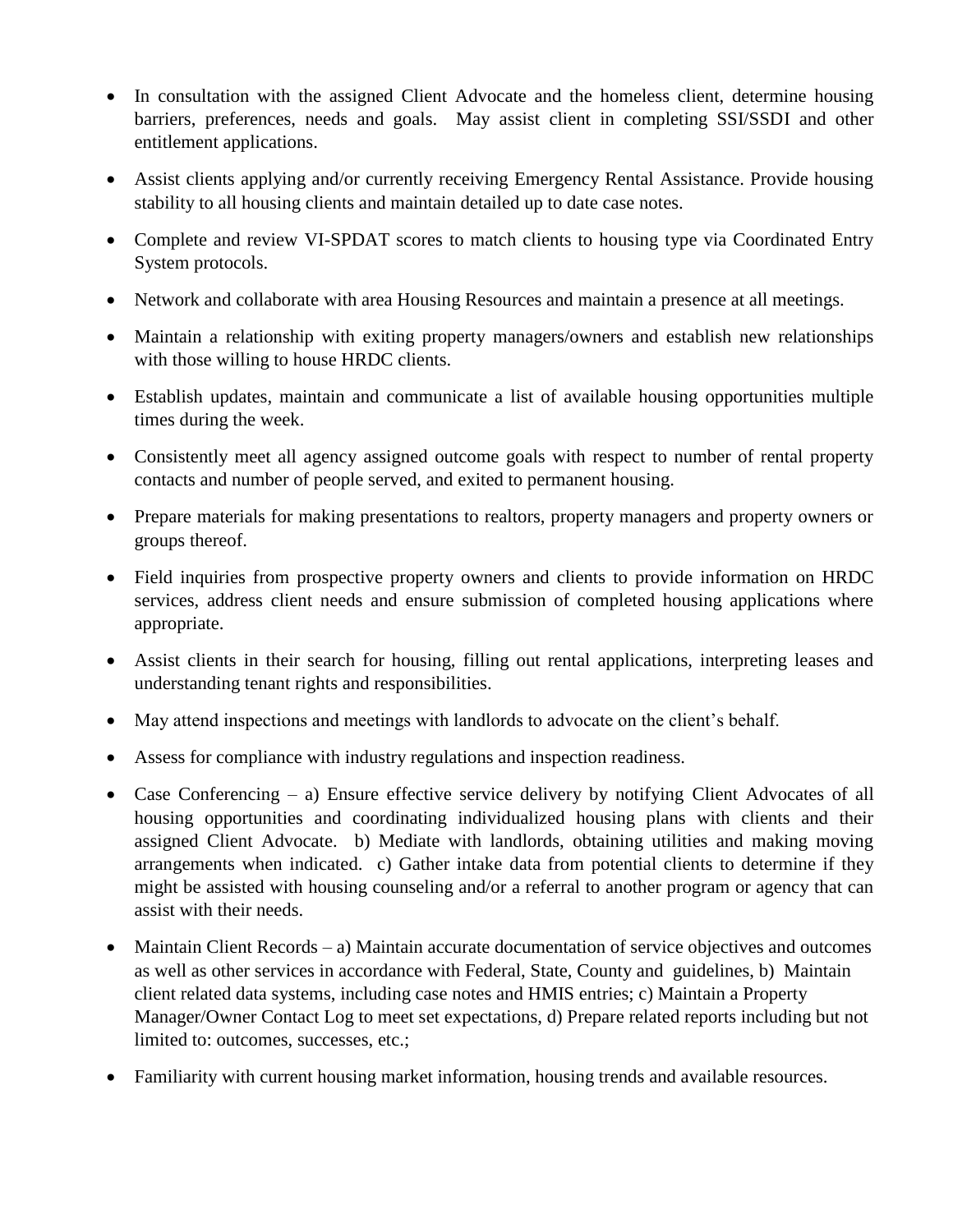- Knowledge of effective business/professional contact techniques and etiquette.
- Complete special projects as assigned. Be flexible in assuming new duties and perform other duties assigned and determined to be productive and efficient for the continuing improvement of the agency.

#### **Additional Knowledge, Skills and Abilities:**

- Experience in a social services setting with working knowledge of case management systems and planning techniques.
- Ability to obtain SOAR (SSI/SSDI Outreach, Access and Recovery) certification for both youth and adults to assist in SSI/SSDI entitlement applications.
- Knowledge of housing resources, subsidy programs, and the Continuum of Care for homeless persons.
- Experience working with homeless individuals and families is strongly preferred;
- Must be proficient in the following computer applications Microsoft Word, Excel and Outlook.
- This position requires the ability to solve problems, pay attention to details, organize and attend community events, and follow verbal and written instructions. Strong organizational skills and the ability to work independently are required.
- Effectively **communicates** on all platforms.
- Demonstrates **dependability** and **punctuality**.
- Adheres to a consistent work schedule.
- Demonstrates **professionalism** in the workplace.
	- o Maintains professional boundaries with participants;
	- o Must have the ability to work with low income and disadvantaged people by modeling an unbiased, non-judgmental attitude.
	- o Demonstrates positive and appropriate interactions with coworkers and management.
	- o Contributes to a harmonious and productive work environment.
	- o Must be a team player to ensure overall program success.
	- Brings creative suggestions and potential solutions to direct supervisor regarding work barriers and team efficiency.

### **MINIMUM QUALIFICATIONS**

### **Education and Experience:**

Bachelor's degree in Human Services or related field; and at least four (4) year's experience in related